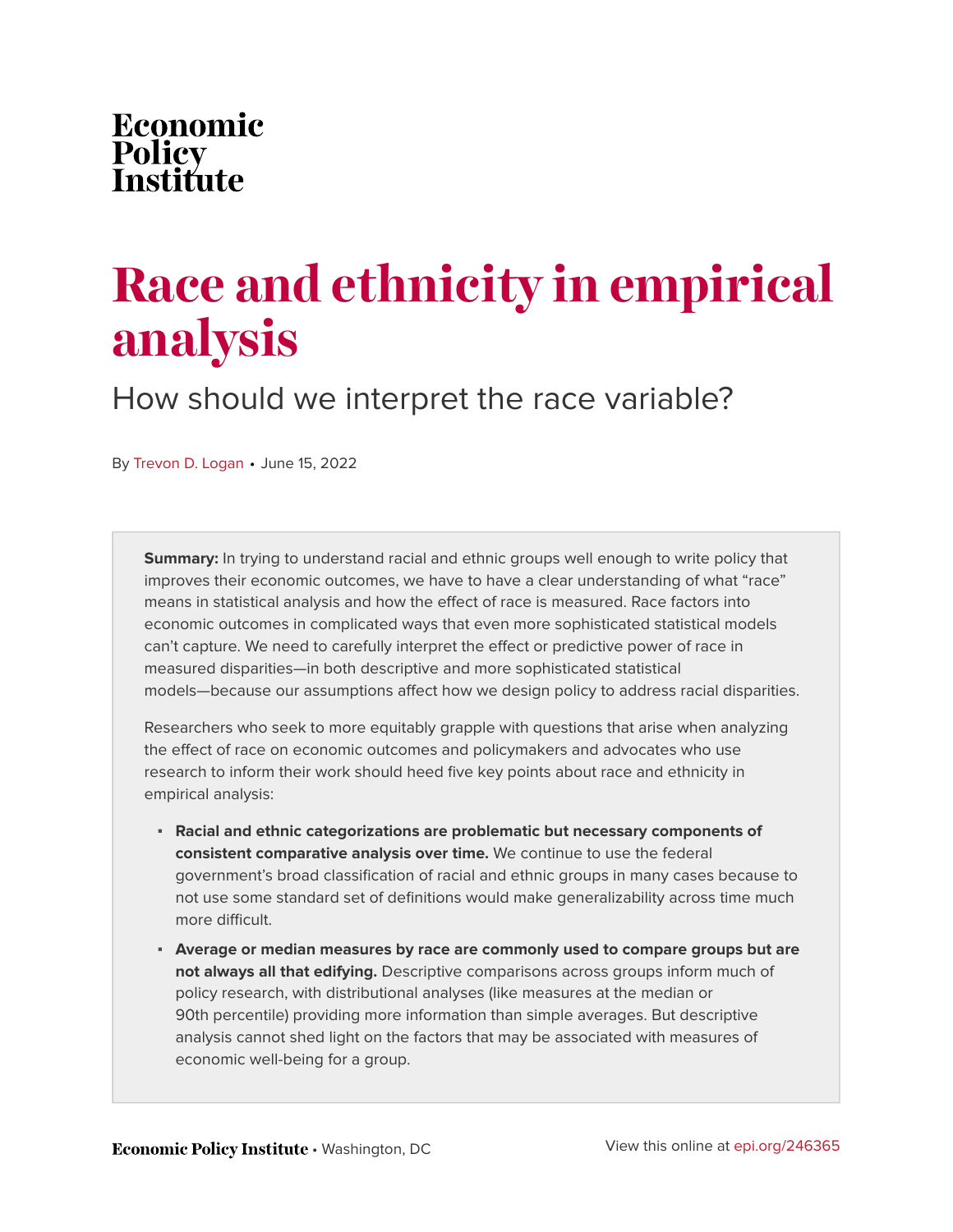- **Regression analysis is more sophisticated than descriptive comparison and can tell us more about the effects of race on economic outcomes by controlling for other factors related to economic outcomes. However, a regression equation leaves the meaning of the race variable coefficient up to interpretation.** Some characteristics are hard to measure, or otherwise not included in the model, which means we can't assume the coefficient measures the direct effect of discrimination on individuals.
- **How we interpret the race variable affects how we design policy to address racial economic disparities.** Whether the race variable in a regression is thought of as a quality of the individual, or as a marker of a group-specific process happening to people of a certain race, is key to how the results of an empirical analysis are interpreted.
- **One promising approach to interpreting gaps in economic outcomes by race is to take a stratification economics lens, where we rely on history and context to interpret the race variable coefficient in regression analysis.** The approach considers how the race variable is shaped by structural factors of the economy that affect large groups, and moves away from difficult-to-measure individual deficits that are somehow assumed to be embedded in disadvantaged group members on average.

#### **Introduction: Why researchers, policymakers, and advocates all have an interest in the race variable**

This essay is targeted to researchers seeking to more equitably grapple with questions that arise when interpreting race and/or ethnicity variables in statistical analysis. But it also lays out important considerations for policymakers and advocates who use research to inform their work. The essay begins with the problems posed by definitions of race in available government data sets, followed by a discussion of the ways race is typically encountered in quantitative research and analysis. In particular, it discusses the limits of interpreting race coefficients (i.e., interpreting the effect or predictive power of race in measured disparities) and the additional considerations needed to contextualize findings.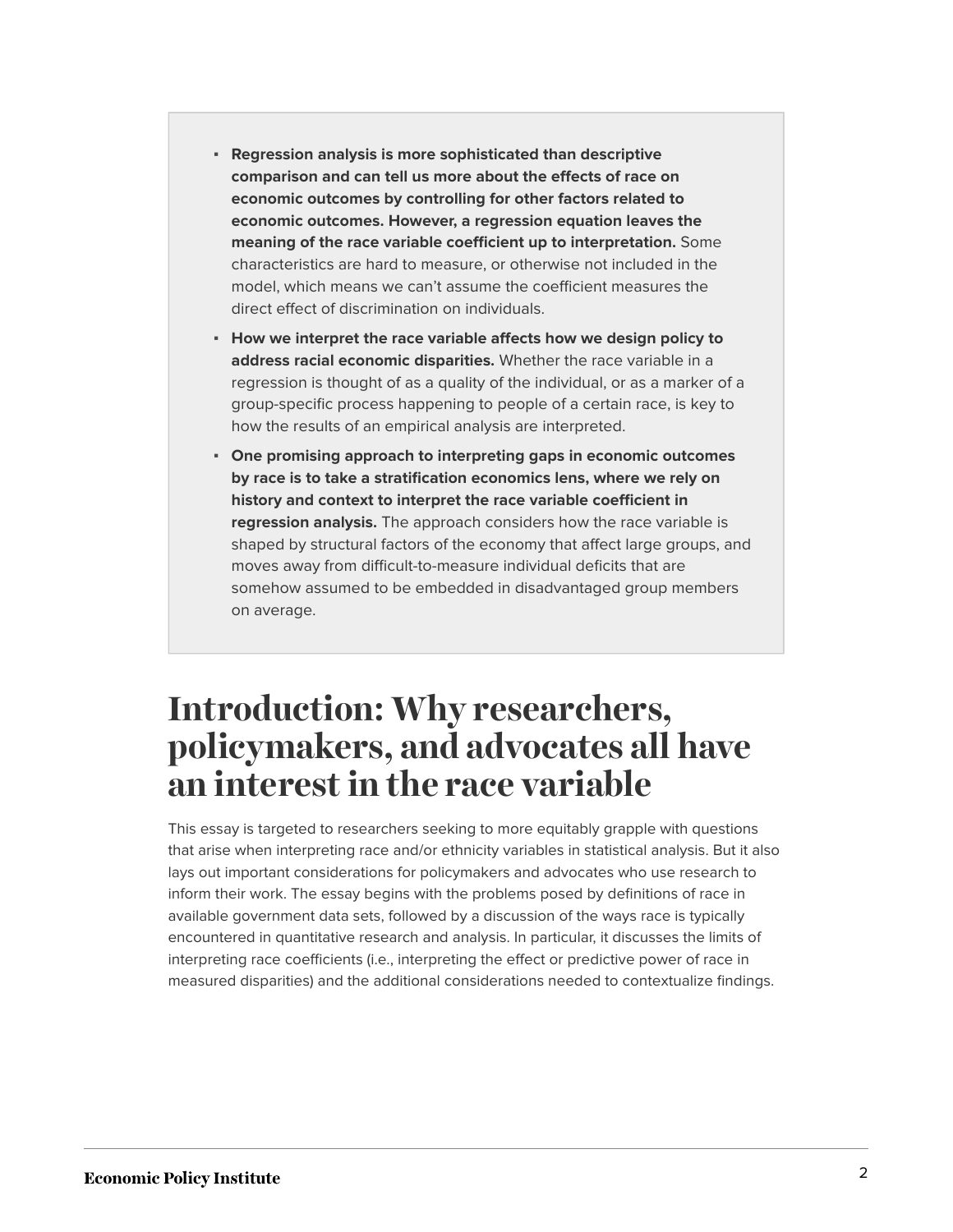#### **Racial and ethnic categorizations are problematic but necessary components of consistent comparative analysis over time**

Most data for empirical policy and social science research adheres to federal practice in classifying race and ethnicity. The Office of Management and Budget (OMB) has issued regulations regarding the classifications of race by federal agencies, including the U.S. Census Bureau, which conducts the major household and business surveys used by researchers. The current classifications are white; Black or African American; Asian; Native American, American Indian, or Alaska native; and native Hawaiian or other Pacific Islander, in addition to the "some other race" category in certain circumstances. There are also two ethnicity classifications, Hispanic and non-Hispanic. As such, everyone is a member of both a race and an ethnicity. The OMB *requires* that race data be collected for a minimum of five groups: White; Black or African American; Native American, American Indian, or Alaska native; Asian; and native Hawaiian or other Pacific Islander. They *permit* the U.S. Census Bureau to use a sixth category, which is "some other race." And respondents may now (as of the 2000 Census) report membership in more than one race.

These categories and how the selection of categories for survey respondents is made have changed over time. Looking first at categories, until 1850 the only options in the U.S. census were white and nonwhite and so, historically, we tend to use and assume that all of the nonwhites recorded were Black. Then in 1860, Native American was added as a category. In 1870, Chinese was added, and in 1890 Japanese was added. Filipino, Korean, and Hindu were added in 1920. Mexican was added as a category in 1930. For the 2000 U.S. Census, the Asian or Pacific Islander category was separated into two categories, "Asian" and "Native Hawaiian or Other Pacific Islander." Although the use in federal data is largely standardized, this same taxonomy is used in a large number of social surveys conducted by state and local entities and, by definition, is contained in administrative data (for example, in a state's unemployment insurance system data).

Looking at selection, until the 1960 census, race was determined in census records and in many surveys, by the surveyor. Now, in the census and most other surveys, race and ethnicity are self-reported by the interviewee.

Categorizations are certainly problematic, for example they lump several groups together in one category, but they are also systematic. Having no racial categorization might not necessarily be an improvement over what we currently have, even if it is flawed. To perform comparative analysis over time in between groups it is important to have some consistent measure of race that is in some way time invariant, so that people of a particular classification can always be noted as such. Researchers and nonfederal institutions that collect data by race take these racial classifications from the census definitions of race. If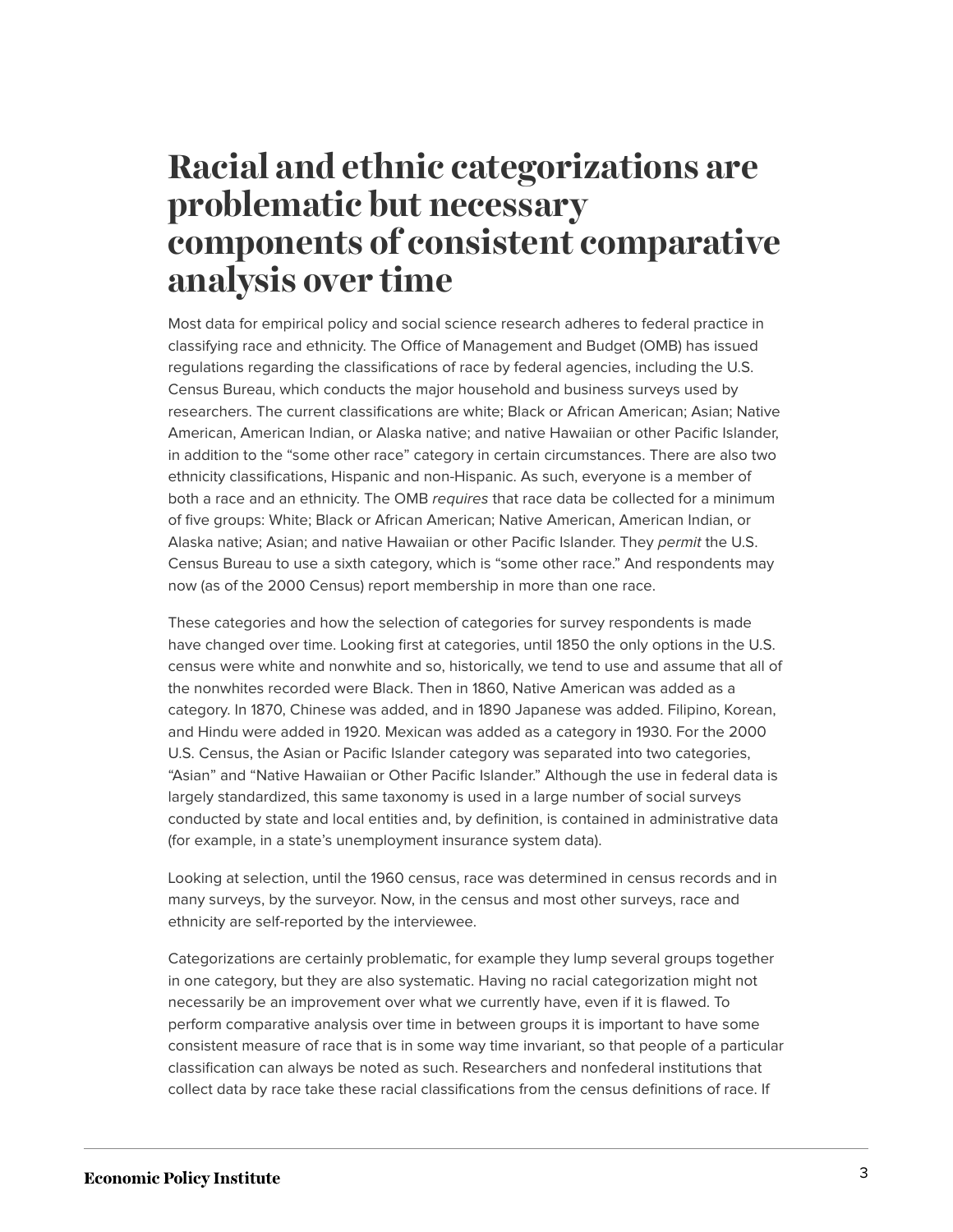we recorded race separately and differently, or allowed for complete self-categorization of race, it would really be difficult to have generalizable claims across different data sources or even over time, about racial classification.

#### **Average or median measures by race are common but not always all that edifying**

Race and ethnicity are most often used in empirical analysis as an explanatory variable. In economics, we are typically looking to do one of two things with a racial variable: Describe the group in comparison with some other group (descriptive analysis) or look at relationships between race and other factors to assess how race factors into economic outcomes.

With regard to descriptive analysis, we can look to see the average of some measure by race or ethnicity itself. If we are looking at the fraction of, say, African Americans who are unemployed, we are looking at, for a given a racial classification, the fraction of people who are unemployed. Or looking at wages of Asian American, we collect data on the wages reported by those who self-report themselves to be Asian. We take the average of those, and that is the average wage for those who are Asian. This is descriptive analysis (i.e., it only describes a population versus, say, looking into the factors that may be associated with measures of economic well-being for a group), but it informs much of the work on racial disparities and inequities.

Such descriptions may or may not be what researchers are interested in. This is an aggregation of individuals and we typically interpret this as a group effect, but is it actually a group effect? In the statistical sense this is a group effect by definition—we have taken the average by group membership, and tautologically this is the group's average. But when we start to interpret this in terms of policy, it may or may not be appropriate to think of it this way. A group average does not tell us much about *heterogeneity* (diversity) in these racial experiences or classifications. For example, all white people are placed together in the same category, which includes people who are from Europe, from North Africa, and from the Middle East. These groups would have different historical and social experiences in the United States, and some groups would contain, on average, Americans of different immigration-descent status (second or third or fourth generation, for example). So given the classification itself, we may want to know more about the heterogeneity of those within that racial group, and that would require additional information.

As another, more specific example, suppose one was going to analyze Asians in the Minneapolis-St. Paul, Minnesota metropolitan statistical area (MSA). A significant portion of that group will be Hmong Americans. The Minneapolis-St. Paul community has one of the largest Hmong American populations in the United States. This Hmong population is quite distinct from others who would also be categorized as Asian. Around a quarter of the Hmong Americans in the United States are found to be in poverty, and that is twice the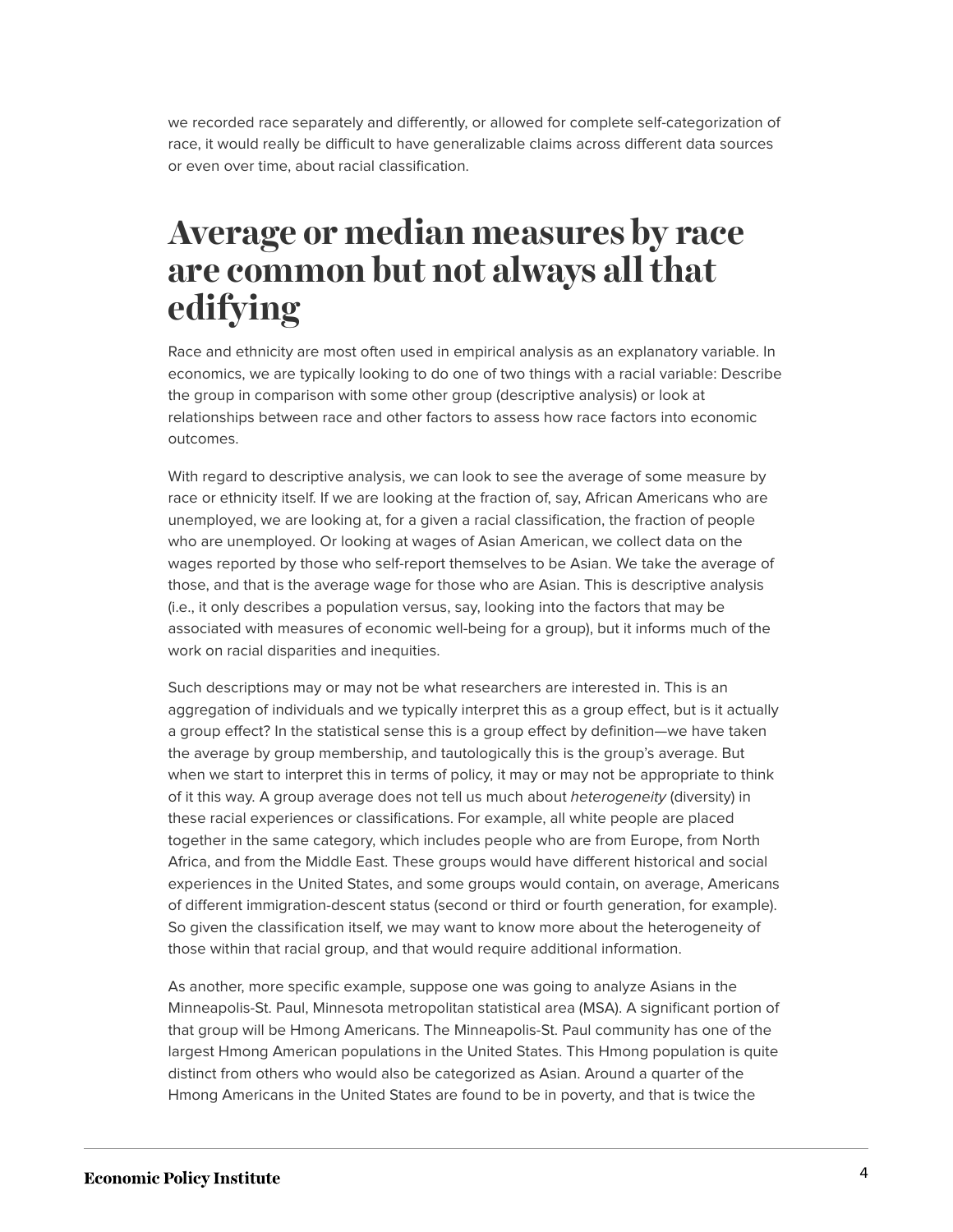national average, which itself is higher than the Asian national average for those in poverty (Budiman 2021).

Research has found very high poverty rates among the Hmong population specifically in the Minneapolis-St. Paul MSA (Minnesota Historical Society 2014). These Hmong Americans (primarily from Laos), have a very different historical and political circumstance than those Asians who are of South Asian and East Asian descent. All of these groups fall under the Asian census definition, but have very heterogeneous experiences which make averages limited in the inferences we can draw from them.

Averages derived by sorting populations into broad racial categories have other limitations. For example, consider how classic racial definitions can obscure differences within and between races in wealth. The concentration of Asians varies widely by geographic location, even within cities. If Asians are geographically concentrated in areas where housing prices are relatively high, they will appear to be wealthier simply for geographic reasons. We would want to take these geographic distributions into account, particularly when looking at national data, when describing wealth differences. That is, we would want to hold these "exogenous" factors such as geographic location constant, leaving out the within-group differences.

The limitations of averages and broad descriptive analysis lead researchers to more nuanced analyses that consider other factors that affect the measure in question, whether it be wealth or wages or some other outcome. For example, we could look at wages of white and American Indian or Alaskan Native high school graduates, and compare the difference in those average wages with wage differences among those who have not completed high school. One thing we could infer from such analysis is whether the racial gaps are (or are not) constant over the level of education. Or, going back to the wealth by racial group example, we could expand our analysis to control for geographic location. Analyzing racial gaps in an outcome (say, wages) as mediated by some other condition (say level of education) is common in analysis and forms a central basis for challenging false narratives that we have around racial disparities. For example, policymakers in the past have focused narrowly on promoting education as the means of closing racial wage and wealth gaps. But researchers have found that gaps in wealth by race are not mediated by education. That is, highly educated Blacks and whites have large gaps in wealth, as do those with less education (Hamilton et al. 2018).

Yet even with a more nuanced approach to research, averages have several problems in addition to hiding within-group differences. They can be skewed by outliers, for example, and they might not necessarily get us the answer to the questions that we want answered. They do not tell us anything about the distribution itself by race and ethnicity when we do analysis of averages since we are looking at differences in a measure of centrality. For example, the median—the measure at the 50th percentile of the distribution of the outcome in question—could be more informative than the mean, although we tend to pay more attention to the mean. By telling us the value at the center of the distribution by race, the median would be much less sensitive to outliers than the mean. Knowing that half of the Asian American and Pacific Islander population is above/below some level of wages, income, wealth, etc., is potentially more useful information. In some descriptions, the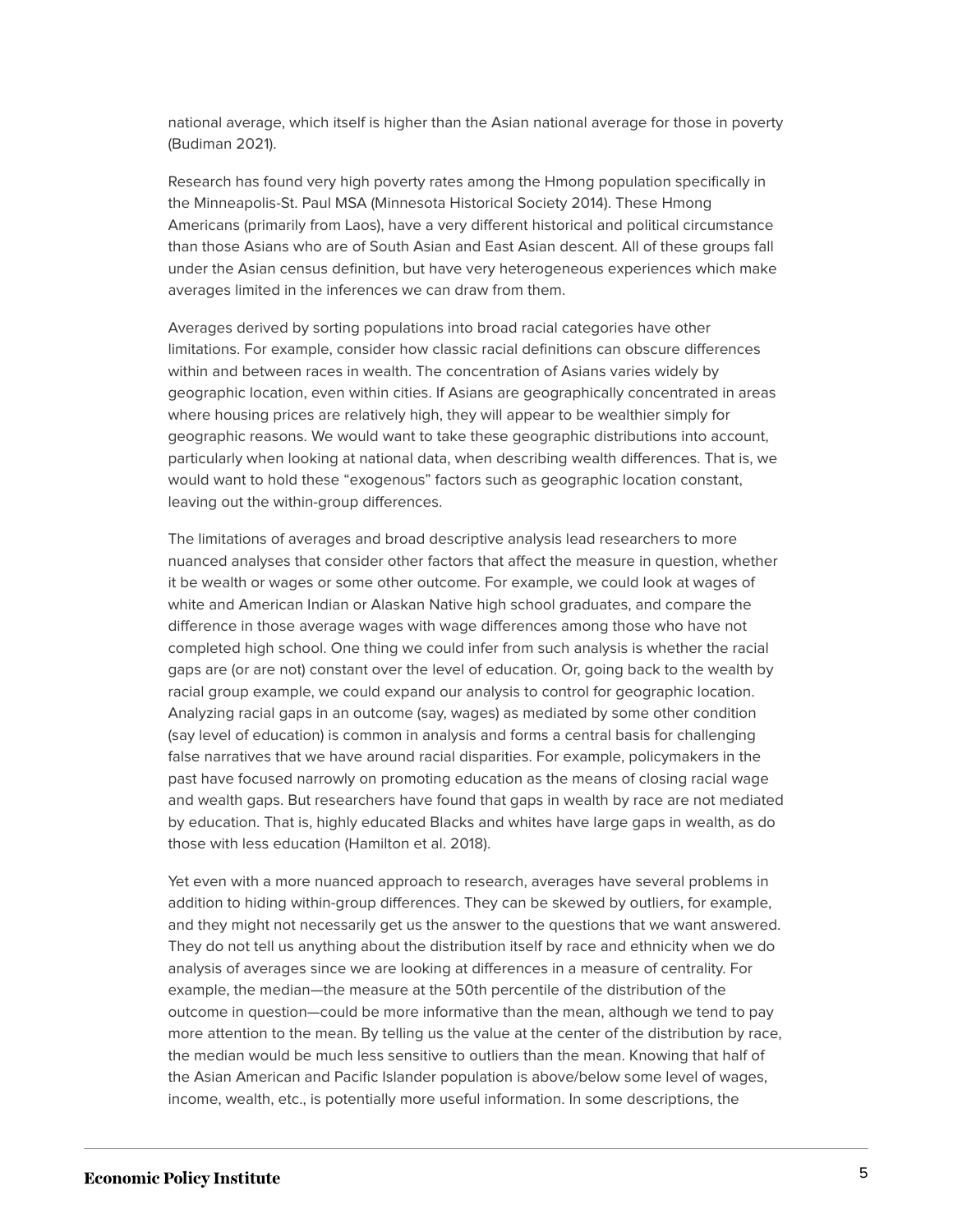distribution could be far more important depending on the question that we are attempting to answer. As such, analysis with distributional measures would be preferred to averages alone.

#### **Regression analysis can tell us more about the effects of race on economic outcomes but still must be designed and interpreted with care**

In more sophisticated analyses involving race, we use regression analysis to look at relationships (i.e., correlation) between race as an explanatory (or independent) variable and one or more response (dependent) variables. In lay terms, we look at how something like what an average hourly wage would be if the worker were a given race, holding other factors known to affect wages (for example, education) constant. In technical terms, we seek to model an outcome *y* as a linear function (or transformed linear function) of a set of *x* measures (variables), of which race and/or ethnicity would be one. Such a model can be written as  $y = a + b_1x_1 + b_2x_2 + ... + b_nx_n + e$ , where e is an error term and  $b_1$ ,  $b_2$ , etc. are the coefficients for the variables (i.e., a measure of the degree to which that variable affects the outcome measure *y*). Even in this more sophisticated analysis, race is still fundamentally telling us about the average for people in that racial classification, holding the other measures constant (that is, ignoring the way that they might also vary by race). If one is using a linear regression model and there is an outcome variable *y* and *a* is the intercept and  $x_{1}$  is the race variable, and you discretely categorize it for all of these races and control for a variety of factors in the other *x'*s, what we estimate with race is the average level effect, intercept shifter for the race variable, *b<sup>1</sup>* , conditional on all the other controls.

As just one example, this kind of a model could tell us that being Black reduces wages on average by a certain percent and having a college education increases wages by a given percent but what this model doesn't do is tell us how simultaneously being Black and having a college education affects wages.

Given those shortcomings, we could choose to be more sophisticated at analyzing the distribution. In our wage example, let's say we suspect that getting an extra year of education would not provide as big of a boost to Black workers as it does to white workers. We could do an analysis that encompasses not just how much education boosts wages for the average worker, but how that boost varies by race. In technical terms, instead of having an intercept there would be a model with a slope difference. Such a model would estimate an equation  $y = a + b_1x_1 + b_2x_2 + ... + b_n*x_n + c_1(x_1^*m) + e$ . This is more sophisticated race analysis, as here the model allows for how *y* changes as *m* increases or decreases for each race. What would this look like in an analysis? How would one interpret these sorts of models? One is to look at the *b*'s as intercepts and the c's as slopes. The estimate  $c_f$  is the slope effect for race. For example, if we know that education is positively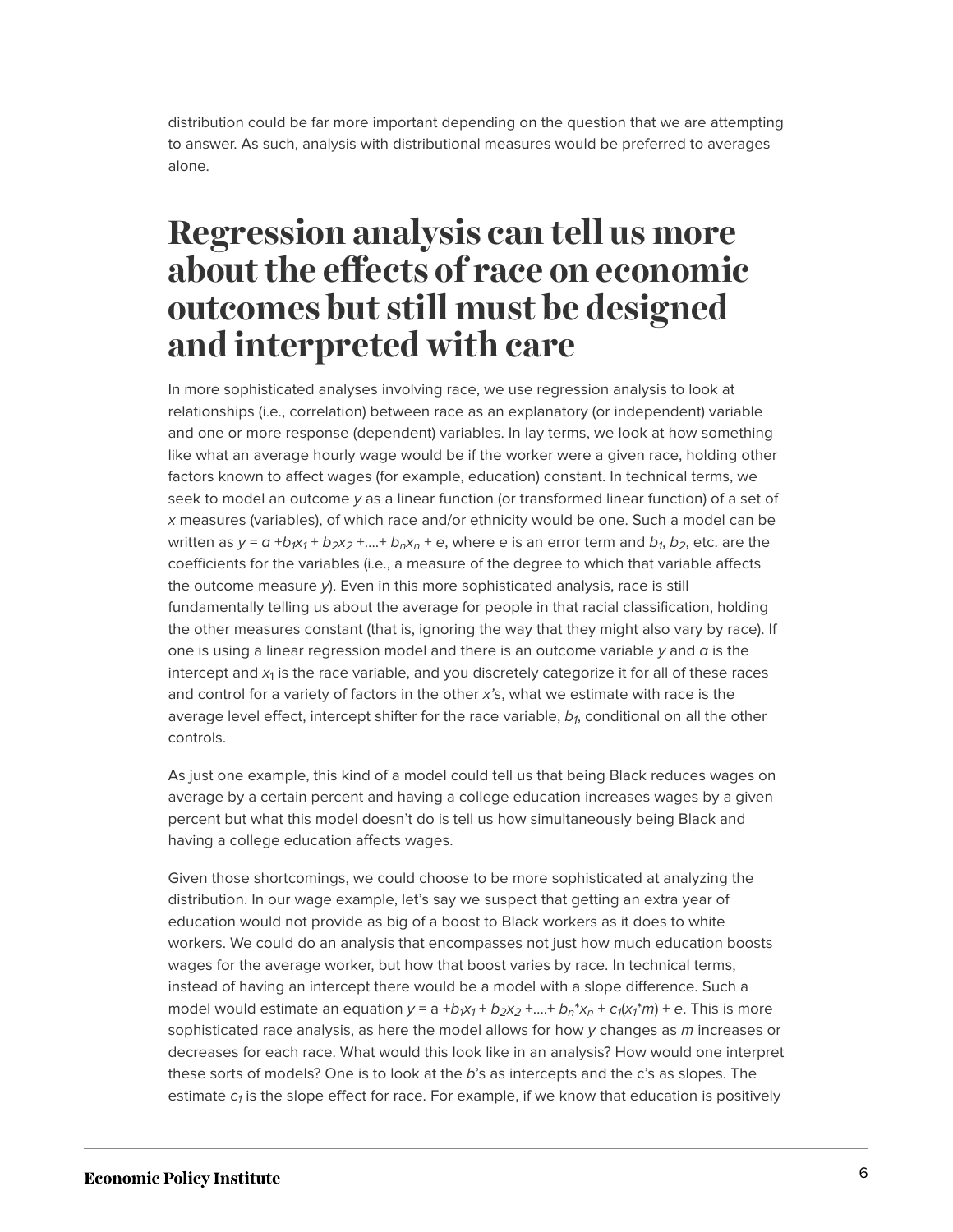related to wages, and race is negatively related to wages, we might be interested in the wage gradient as a function of race—that is, what is the slope of the wage schedule for Black Americans as a function of their education? In lay terms, how much would each additional year of education increase wages for a Black worker? This sort of specification can lead to an answer to this question.

There is a way in which economists have interpreted the race coefficients, the betas, very differently over time. In most traditional economic analysis, theory would predict that the coefficient on *b<sup>1</sup>* (were *b<sup>1</sup>* Black race) would be close to zero. In other words, once there is a control for all of the choice variables and inputs, say, into a human capital production function, that would explain all the differences in wages that we would observe and there would not be any residual racial effect itself (in other words, that discrimination plays no role in any of the observed differences in wages and other measures). There is very little empirical evidence that the race effect is actually zero. We have very little theory to tell us why race would have an effect on the outcome, outside of theories of discrimination in the labor market or something else that would vary by race (as opposed to by individual) which would lead to such group-based differences. A traditional way of detecting discrimination, in fact, would be to take the beta one coefficient as evidence of discrimination. The controls themselves are the choices that people would actually make and the characteristics that should not be related to labor market outcomes, such as race, should not matter to labor market outcomes if there is no discrimination in the market so that  $b_1$  should be zero.

Interpretations of the coefficient on the race variable in wage regressions as being facevalue evidence of discrimination have fallen out of favor almost completely in empirical analysis, at least in economics. This is because we now believe that there are many factors related to wages that would be in a theoretical model (for example, someone's marginal productivity) but that are not included in wage regressions because they are difficult to measure and not observed in the data. The thought is that these omitted factors could be correlated with race or ethnicity or drive that level effect that we are seeing by race or ethnicity. These could be omitted noncognitive skills, for example, someone's teamwork, their persistence, their drive, their independence, their personality, their communications skills, etc. Or these could be omitted cognitive skills, school or education inequality, etc. There is a problem with making these arguments as being about race because we are running *individual* level regressions and what you then have to argue is that these noncognitive or cognitive skills or other omitted factors *vary by group* because we have estimated these with an individual regression and we are looking at a *group* effect. The only way that these omitted factors can work to explain these racial differences is if they are correlated with the group itself. That is extremely important and that has to be true statistically.

We have a difficult time in economics thinking about racial inequality, which should explain some of these unobserved factors themselves. For example, the quality of education may be lower in under-resourced school districts serving students of color than in affluent districts where plentiful property taxes fund the latest in facilities and resources. What we could think about doing is parsing out, say that *b1* coefficient into factors that are related to racial inequality and those that are not. But that typically is not the way that economists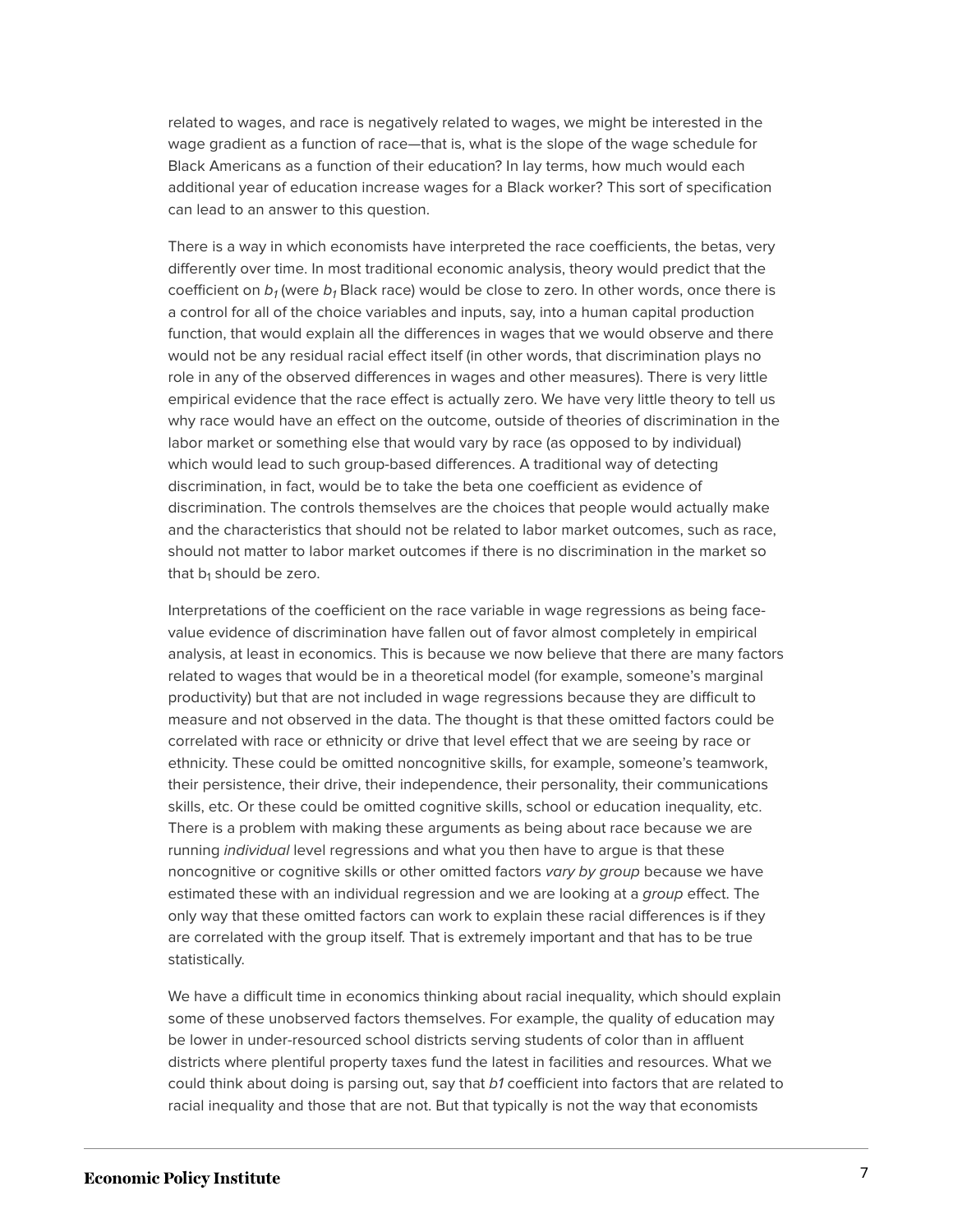proceed: They would like for the market to have none of these sort of structural factors, such as educational inequality; the market should bid them all away.

### **How we interpret the race variable shapes how we develop policy**

The examples above show that there are different ways to interpret the race coefficient in regression analyses. Is it evidence of racial inequalities, of discrimination, or is it actually caused by some omitted factor or factors? If it did reflect those omitted factors, those factors would have to be correlated with race or ethnicity to drive the result. But when we talk about these measures that vary by race (wages, for example), typically we do not acknowledge that whatever is omitted (thus weakening the predictive power of the model) itself has to be strongly correlated with race or ethnicity to drive the analysis. For example, if we criticize a model for failing to account for the effect of education quality on wages, and take the position that were the model to include that effect, the observed gap between white and Black workers would shrink, we are ignoring the problematic fact that the quality of education for Black children is lower.

There are deeper conceptual problems with the traditional ways of interpreting race variables. Prominent is the framing of measures as the averages of all the individuals who belong to a specific racial category. As Kyle Moore notes in [his essay](https://www.epi.org/anti-racist-policy-research/stratification-economics) in this collection, that can lead to or enable the misguided notion that disparities are caused by the failures of individual Black people to get enough education or develop wealth-building cultural habits or other factors. One new approach, detailed in Moore's essay, has been to think of outcomes by race not as the average of all the individuals who belong to a specific racial category, but as the outcome of a process that is group specific by nature. In economics, thinking and putting people theoretically into groups in a way that marries empirical analysis with theoretical development models is referred to as stratification economics. It was pioneered by William Darity, Darrick Hamilton, and James Stewart (see Darity, Hamilton, and Stewart 2015) and others, who sought to look at race and ethnic outcomes as arising from group conflict over resources. That somewhat addresses the problem that we currently have in empirical economics because it explicitly provides a role for racial inequality to be related to these omitted factors that we think drive the race coefficient, but that are systemic in nature (e.g., unequal education) rather than individual deficits (e.g., the failure to get enough education). Stratification economists start with the assumption that gaps in outcomes by race are at least partially the result of policy that explicitly took race into account. In this approach, the reason why the race variable matters is because race played and continues to play a role in how we divide resources and how we develop policy.

### **Conclusion**

The inference and interpretation of the descriptive or even the more sophisticated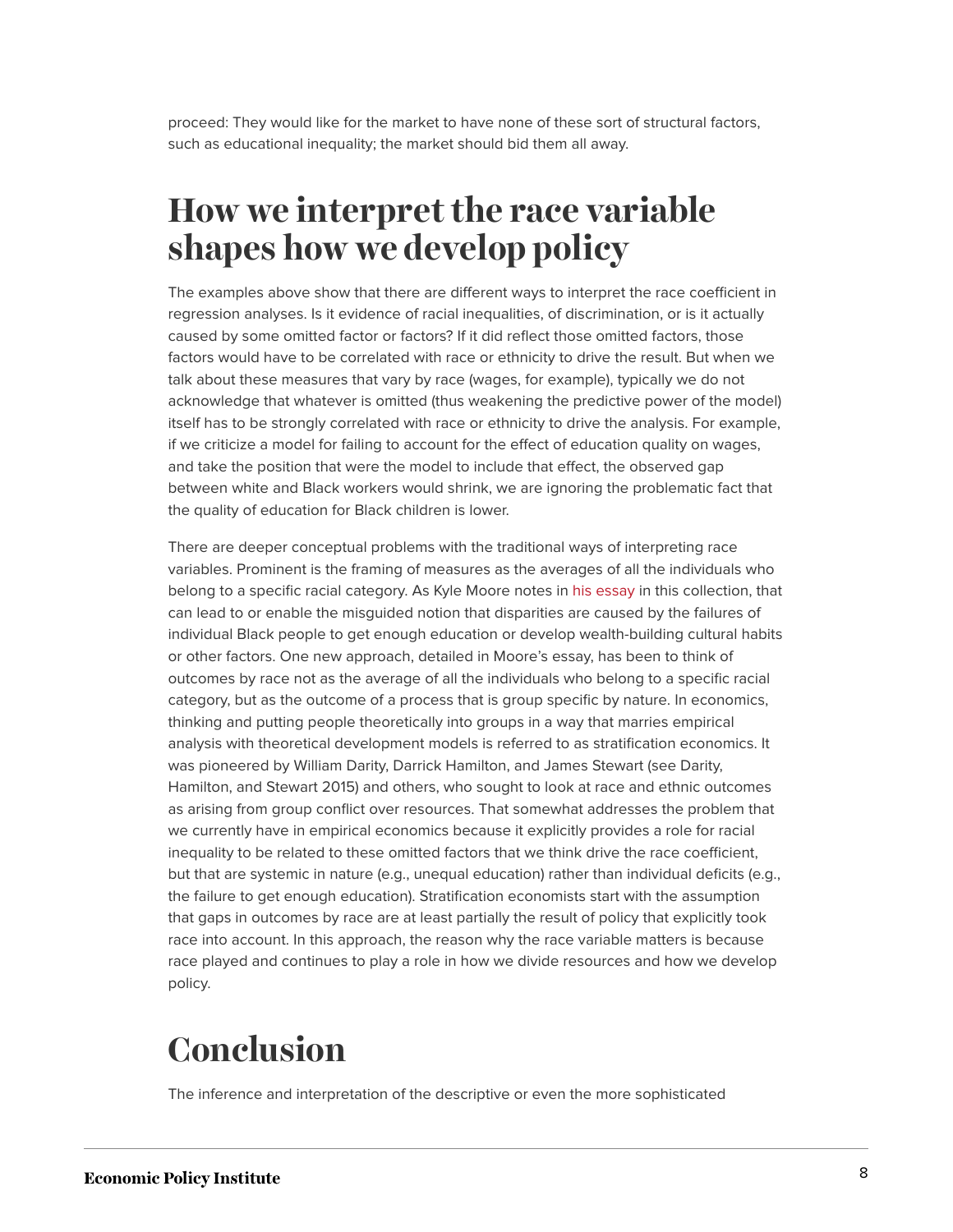statistical models we have used to explain outcomes by race is not a given. We first have to consider how race is defined and then how it is constructed. Race is an aggregation that we may want to divide to understand what is behind the "racial group effect," as a heterogenous range of experiences may be hidden there. Similarly, when moving to more sophisticated analysis at the individual level, the average race effect again requires serious interrogation. If we are analyzing individuals what does the group effect imply about group-based experiences? Are these factors truly omitted and varying at the group level, or do they reflect group processes that are the combination of policy and dynamic processes over time, or perhaps a combination of the two? Thinking more critically about the sources of such differences would enhance our analysis and our design of policy.

#### **Additional reading and resources**

Readers interested in delving deeper into the issues touched on in this chapter are encouraged to explore the following resources suggested by the author.

#### **Articles**

Cook, L.D., T.D. Logan, and J.M. Parman. 2014. "[Distinctively Black Names in the](https://ideas.repec.org/a/eee/exehis/v53y2014icp64-82.html) [American Past](https://ideas.repec.org/a/eee/exehis/v53y2014icp64-82.html)." *Explorations in Economic History* 53, issue C: 64–82.

Gullickson, A. 2019. "[The Racial Identification of Young Adults in a Racially Complex](https://journals.sagepub.com/doi/10.1177/2167696818790306) [Society](https://journals.sagepub.com/doi/10.1177/2167696818790306)." *Emerging Adulthood* 7, no. 2: 150–161.

Gullickson, A., and A. Morning. 2011. "[Choosing Race: Multiracial Ancestry and](https://sciencedirect.com/science/article/abs/pii/S0049089X10002899) [Identification.](https://sciencedirect.com/science/article/abs/pii/S0049089X10002899)" *Social Science Research* 40, no. 2: 498–512.

Ward, Z. 2021. ["Intergenerational Mobility in American History: Accounting for Race](https://drive.google.com/file/d/1UbtcxtQY83qErFJobnbIWR0APFsPIe16/view) [and Measurement Error.](https://drive.google.com/file/d/1UbtcxtQY83qErFJobnbIWR0APFsPIe16/view)" National Bureau of Economic Research Working Paper no. w29256.

#### **Books**

Dietz, T., and L. Kalof. 2010. *Introduction to Social Statistics: The Logic of Statistical Reasoning*. Wiley-Blackwell.

Frankfort-Nachmias, C., A. Leon-Guerrero, and G. Davis. 2020. *Social Statistics for a Diverse Society*, 9th ed. SAGE.

Roberts, D. 2011. *Fatal Invention: How Science, Politics, and Big Business Re-*